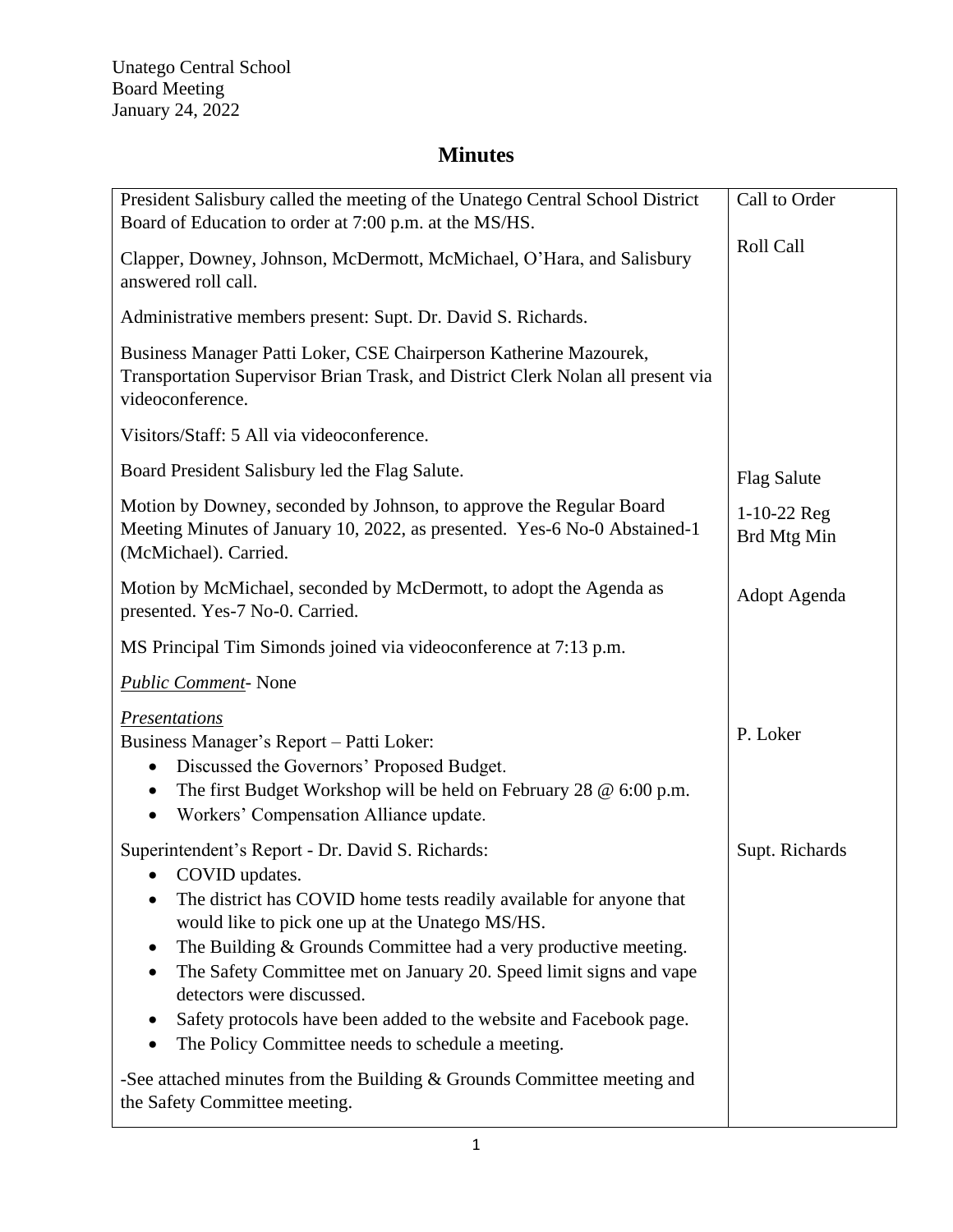# **Minutes**

| <b>Administrative Action</b><br>Motion by McMichael, seconded by Downey, to approve the following<br>resolutions 4.1-4.10 as presented. Yes-7 No-0. Carried.                                                                                                                                                 |                                                          |
|--------------------------------------------------------------------------------------------------------------------------------------------------------------------------------------------------------------------------------------------------------------------------------------------------------------|----------------------------------------------------------|
| Warrants and Budget Status Reports were given to the Board for information<br>only.                                                                                                                                                                                                                          | <b>Monthly Reports</b>                                   |
| RESOLVED: Upon the recommendation of the Superintendent of Schools that<br>this Board does hereby approve the Treasurer's Report as presented.                                                                                                                                                               | Treasurer's Report                                       |
| RESOLVED: Upon the recommendation of the Superintendent of Schools that<br>this Board does hereby approve the surplus of unused elementary library books<br>as presented.                                                                                                                                    | Approve Surplus of<br><b>Books</b>                       |
| RESOLVED: Upon the recommendation of the Superintendent of Schools that<br>this Board does hereby approve the unpaid leave of absence for Dusti<br>Novellano, effective February 18, 2022, to June 30, 2022, as presented.                                                                                   | Approve Unpaid<br>Leave-D.<br>Novellano                  |
| RESOLVED: Upon the recommendation of the Superintendent of Schools that<br>this Board does hereby appoint Harvey Sandig substitute teacher for the 2021-<br>2022 school year as presented.                                                                                                                   | Approve Sub<br>Teacher-H. Sandig                         |
| RESOLVED: Upon the recommendation of the Superintendent of Schools that<br>this Board does hereby appoint Onanong Yoosuk Bloomfield substitute aide for<br>the 2021-2022 school year as presented.                                                                                                           | Approve Sub Aide-<br>O. Yoosuk<br>Bloomfield             |
| RESOLVED: Upon the recommendation of the Superintendent of Schools that<br>this Board does hereby appoint Richard Cooley to a 52-week probationary<br>appointment as a bus driver at a rate of \$17.80/hr., effective January 18, 2022,<br>and ending January 17, 2023, as presented. (replaces Joann Dorch) | Approve Prob.<br>Appt.-R. Cooley,<br><b>Bus Driver</b>   |
| RESOLVED: Upon the recommendation of the Superintendent of Schools that<br>this Board does hereby appoint Michael Young to a 52-week probationary<br>appointment as a cleaner at a rate of /hr., effective January 25, 2022, and ending<br>January 24, 2023, as presented. (replaces Zach Nages)             | Approve Prob.<br>Appt.-M. Young,<br>Cleaner              |
| RESOLVED: Upon the recommendation of the Superintendent of Schools that<br>this Board does hereby accept Mary Constable's resignation for the purpose to<br>retire as a bus driver, effective June 30, 2022, as presented.                                                                                   | <b>Accept Retirement-</b><br>M. Constable, Bus<br>Driver |
| <b>Public Comment-</b> None                                                                                                                                                                                                                                                                                  |                                                          |
| <b>Round Table Discussion- None</b>                                                                                                                                                                                                                                                                          |                                                          |
|                                                                                                                                                                                                                                                                                                              |                                                          |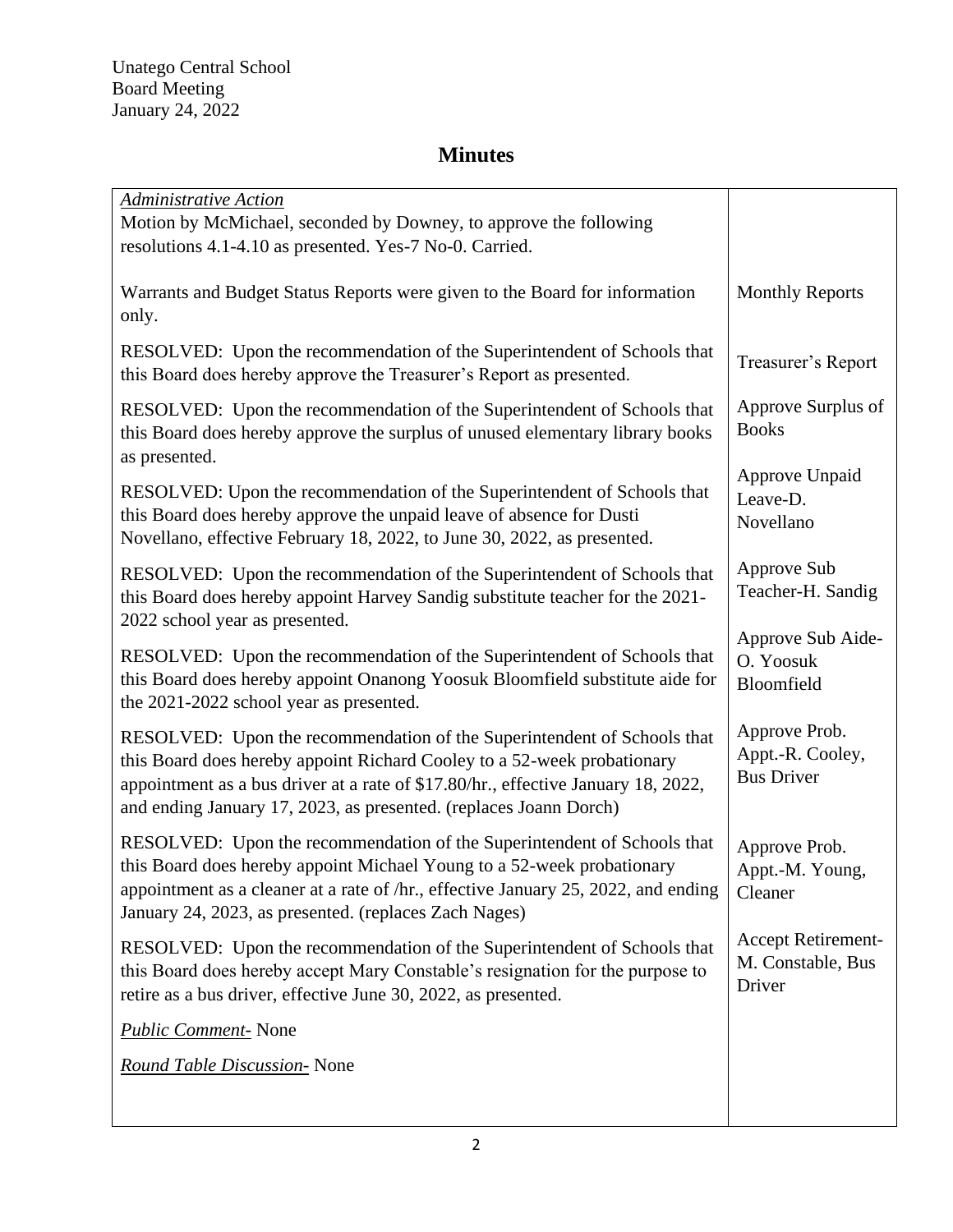Unatego Central School Board Meeting January 24, 2022

# **Minutes**

| Adjourn:                                                                | Adjournment |
|-------------------------------------------------------------------------|-------------|
| Motion by McMichael, seconded by O'Hara, to adjourn the meeting at 7:35 |             |
| p.m. Yes-7 No-0. Carried.                                               |             |
|                                                                         |             |
| Sheila Nolan                                                            |             |
| District Clerk                                                          |             |
|                                                                         |             |
|                                                                         |             |
|                                                                         |             |
|                                                                         |             |
|                                                                         |             |
|                                                                         |             |
|                                                                         |             |
|                                                                         |             |
|                                                                         |             |
|                                                                         |             |
|                                                                         |             |
|                                                                         |             |
|                                                                         |             |
|                                                                         |             |
|                                                                         |             |
|                                                                         |             |
|                                                                         |             |
|                                                                         |             |
|                                                                         |             |
|                                                                         |             |
|                                                                         |             |
|                                                                         |             |
|                                                                         |             |
|                                                                         |             |
|                                                                         |             |
|                                                                         |             |
|                                                                         |             |
|                                                                         |             |
|                                                                         |             |
|                                                                         |             |
|                                                                         |             |
|                                                                         |             |
|                                                                         |             |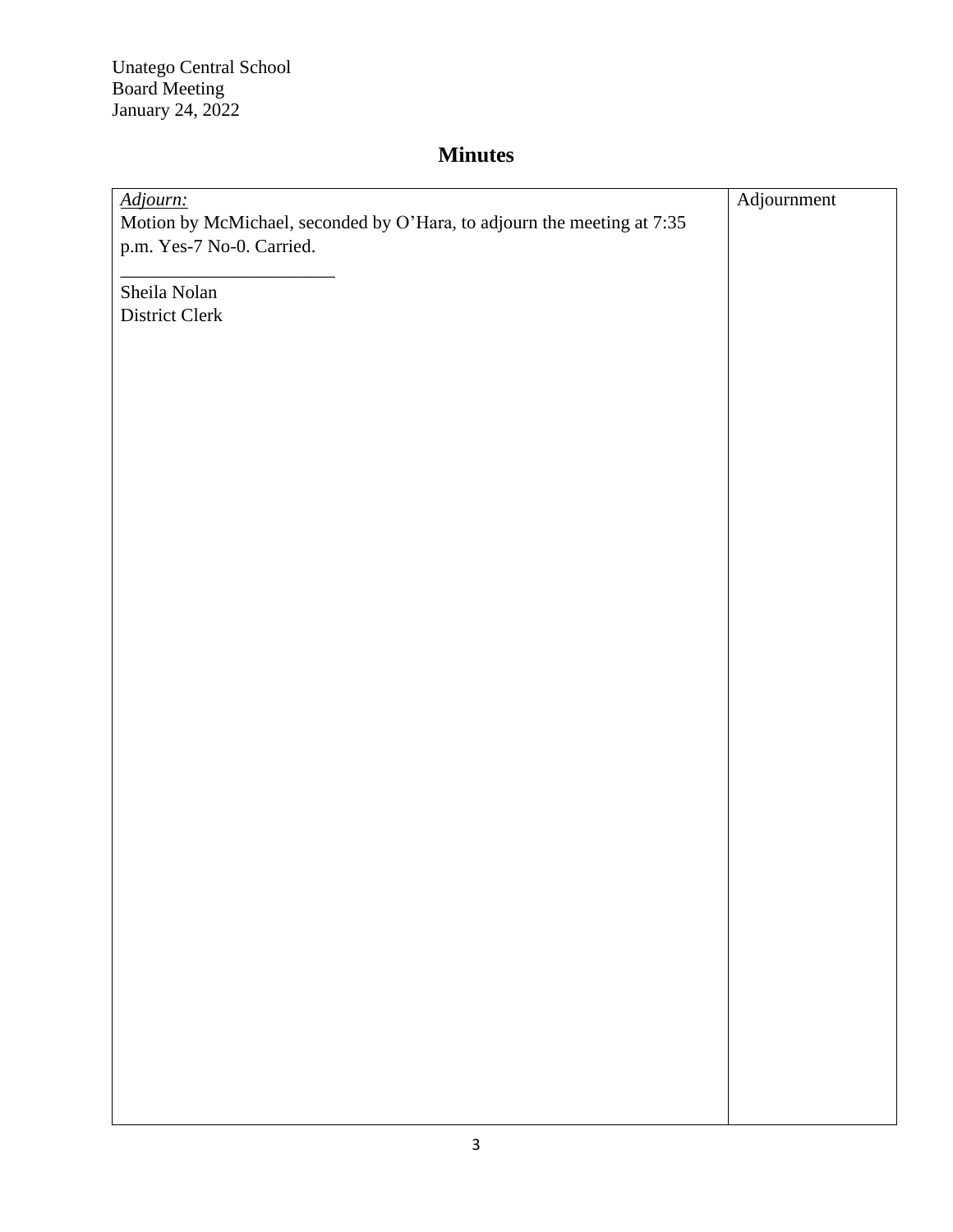Unatego Building and Grounds Committee Minutes/Notes from January 17, 2022

Present: Dave Richards, Brian Trask Director of Buildings and Grounds, Matt Hafele Athletic Director, Janette Johnson (BOE), Jim Salisbury (BOE President), Dave Clapper(BOE), Jeff Stafford (Delta via zoom)

Meeting started at 6:00 pm in the Board Room of the Jr-Sr High School.

Purpose of the meeting was to consider the possibility of changing the scope of the Capital Project to include a multi-purpose field on the site of the current football field using artificial turf. The committee first heard from Matt Hafele:

- We are short on practices spaces and if we had an all-weather field, we could use it for practices and games, while using the current soccer field to expand our practice areas.,
- We could play more games at home with artificial turf
- . Field could be used for both soccer and football as well as a spring practice area for softball and baseball.
- Field is already equipped with lighting which could allow more games to be played later in the day or even multiple games per day.
- . Could allow a merged team to play more home games at Unatego
- We are short of the space needed to have a soccer field of the dimensions coaches want. Minimum width necessary for a regulation soccer field is 55 yards across, coaches want 70 yards across. Hill can only be taken down so far before running into retention walls, etc. and becoming cost prohibitive.

General discussion ensued with all members participating. Key takeaways included the following:

 $\bullet$ Continuing concerns about the efficacy of the plan to build a drainage area on the perimeters of our property, leading to retention ponds near Route 7, which water will then be directed to follow Route 7 westward until they discharge into an existing creek which goes under Route 7 and discharges into the Susquehanna.

--concern about whether that will correct the wet conditions on the playing fields --concern about the overall costs and what will have to be sacrificed for the fields

- The drainage plan is part of phase 1; we want to know how effective it will be before we do any  $\bullet$ field work. If it doesn't correct all the wet areas, Delta noted that they can tie existing drywells and other under field drainage into the large drainage system at that point if needed.
- Field work, in whatever form, will be part of phase 2; we need to see how well it will work at  $\bullet$ eliminating water on the existing fields.
- Delta reported that approximate cost of a multipurpose field (with artificial turf) would be  $\bullet$ somewhere between \$2.7 and \$2.8 million.
- $\bullet$ Suggestion made about saving money by leaving baseball and softball fields where they were and rebuilding them but eliminating the artificial turf infields.
- Delta reported that some cost savings will be had by not having to replace the septic system at  $\bullet$ Unadilla, as originally feared.
- $\bullet$ Discussion ensued about scaling back the classroom renovations but concerns about shortchanging academics for athletics.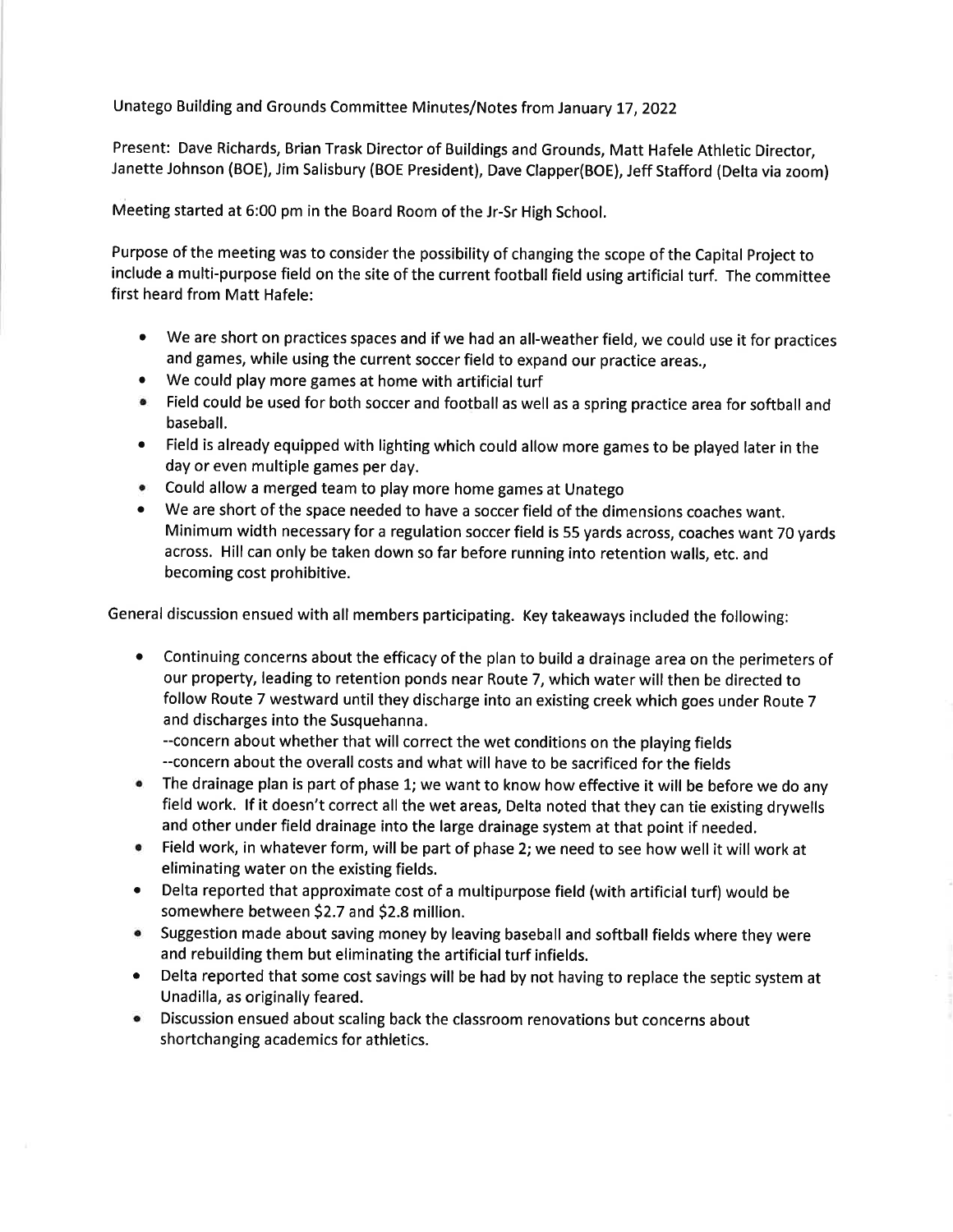- Good conversation about long history of not taking care of fields we have-consensus to bring in outside firm to get our fields up to playing standards right now and keep them that way until project is completed. Brian Trask to look into area firms that take care of sports fields.
- Discussion about training existing personnel, need for specialized training for turf maintenance. and possibility of hiring an additional groundskeeper due to the number of fields that need to be properly cared for.

Next steps: Brian will look into field maintenance options, Jeff to look at space issues involving widening the current football layout to accommodate soccer as well, and both will report back to the committee before reporting out to the whole board.

**Comments from Jeff Stafford:** 

The perimeter drain system shown on the Phase 1 construction drawings is intended to work in tandem with the proposed reconstruction of the baseball and softball fields to be completed in Phase 2. When the Phase 1 design was completed (Fall 2021), it was developed with the plan to provide the main drainage infrastructure that the underdrain system for the Phase 2 baseball and softball fields would tie into.

If the baseball and softball fields are not going to be reconstructed as initially planned (Planning occurred in summer of 2021), then it might require the drainage system shown in the current Phase 1 construction documents to be revised to some extent. The main reason is that the planned underdrain system for the baseball and softball fields (using turf) would not be installed as part of Phase 2.

There is not enough budget to provide a multi-purpose field at the football field and do the planned reconstruction of the baseball and softball fields. One plan affects the other regarding scope, schedule, and budget.

It should be noted that several additional meetings between district officials, Delta, and Schoolhouse CM have occurred since 1/17. More information will be made available to the committee and the entire board by the time of the next BOE meeting on February 7.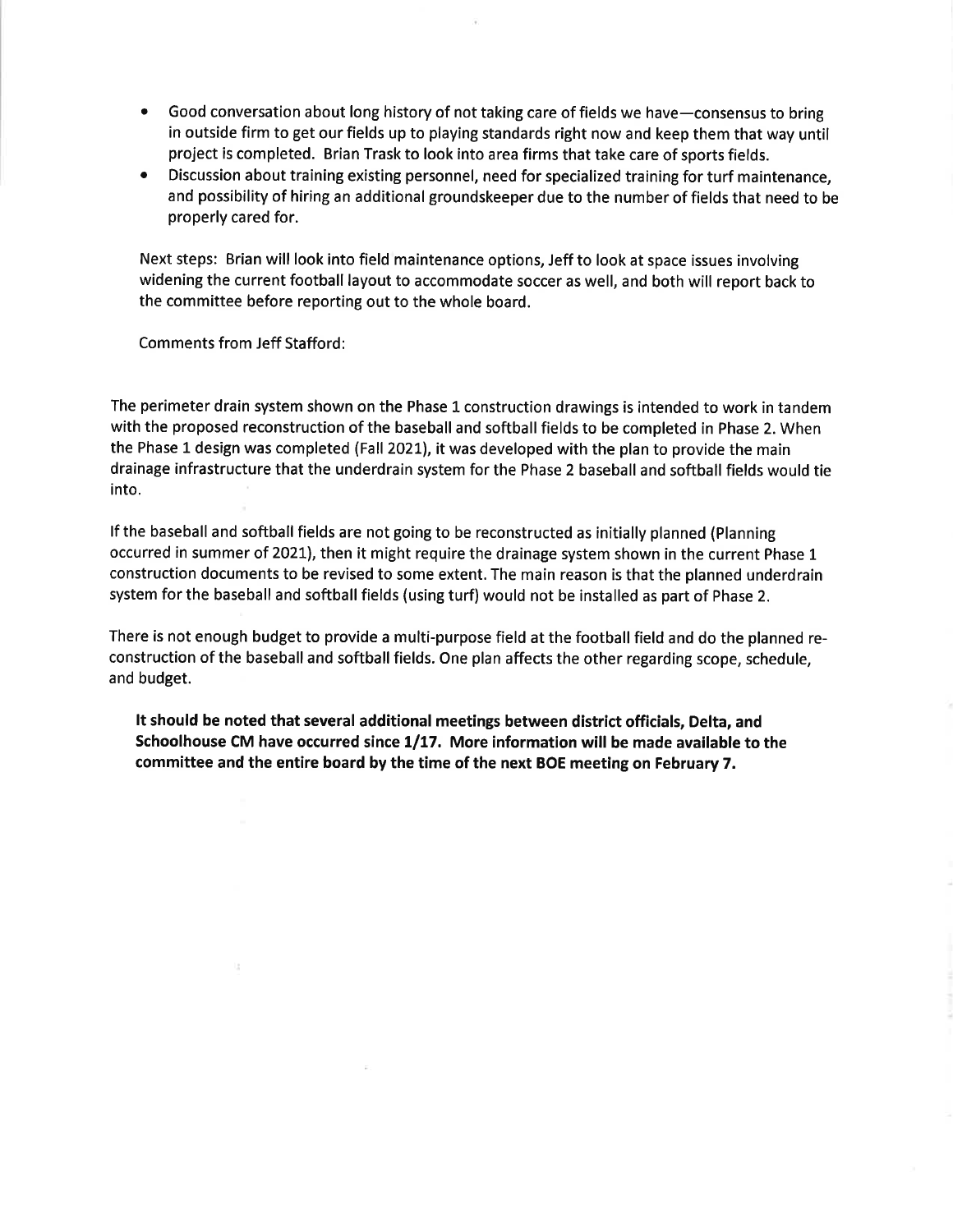### **Unatego District Safety Committee Meeting January 20, 2022**

### Minutes/notes

Parking lot issues: Faded lines, Lighting, New Signage (Yield and Speed Limit): George reported problems with lines in the parking lots having faded over time. Brian noted that they hadn't been redone in nearly two years. We have a vendor who we have used in the past who can do the work when the weather clears (likely over summer break). Julie noted that the arrows were the most important piece, as they show people unfamiliar with the area which direction to go. George also reported a problem with the lighting-five lights were out. Brian reported they had the bulbs changed in the fall, so he wasn't sure why they were out already. He did note that one pole light was rusted through and inoperable. Brian will follow up with Will. It was also determined to purchase signage to denote school speed limit. Discussion ensued about a yield to buses sign, and after discussion it was determined that it would be too dangerous due to the proximity to Route 7 and the fact that traffic on 7 would back up.

Web Site updates: Tip button and Emergency Response Protocols handout: Discussion on the anonymous Tip button (QuickTip). Brian and George will work on making it more accessible and easier to find and use. Dave reported that the Emergency Response Protocols handout had been posted on the District Website with an introduction, and was also available on district social media accounts.

Vape Detectors: Update Brian has investigated possible options and spoke with Josh Reiss, ONC BOCES. They purchased 25 units, hardwired, and they have worked well. They are approximately \$900 each. Brian will schedule a demo with the vendor and principals. Tim and Julie reported that there is indeed a vaping problem and students are becoming adept at avoiding measures to prevent vaping, and they support the purchase of the detectors.

Trooper Access to Buildings: Update Brian reported that they had been unable to link Troopers badges to our external security system due to personnel turnover in the troop. Shannon Hartz indicated that she could assist in the process. It was also noted that Troopers and other first responders with a four digit code could now access the keypads at the Jr-Sr High School but not the Elementary school (yet). Day automation is still working through the process.

Tabletop Exercise: Planning George with the assistance of DCMO BOCES Health and Safety personnel presented a table top exercise (actually two-one for the elementary building and one for the Middle-High School). After discussion it was decided to run the elementary exercise at our Admin Cabinet meeting on February 8 at 9:00 am.

Discussion ensued about doing both table top exercises prior to a planned off-campus evacuation in the late spring.

ID's for Substitutes: Should they be issued? After discussion, it was determined that subs should not be issued school ID's and to continue to provide them with a badge marked "sub." Apparently there are not enough of the sub ids to go around, so Brian will have enough made so that each building has

ţ.